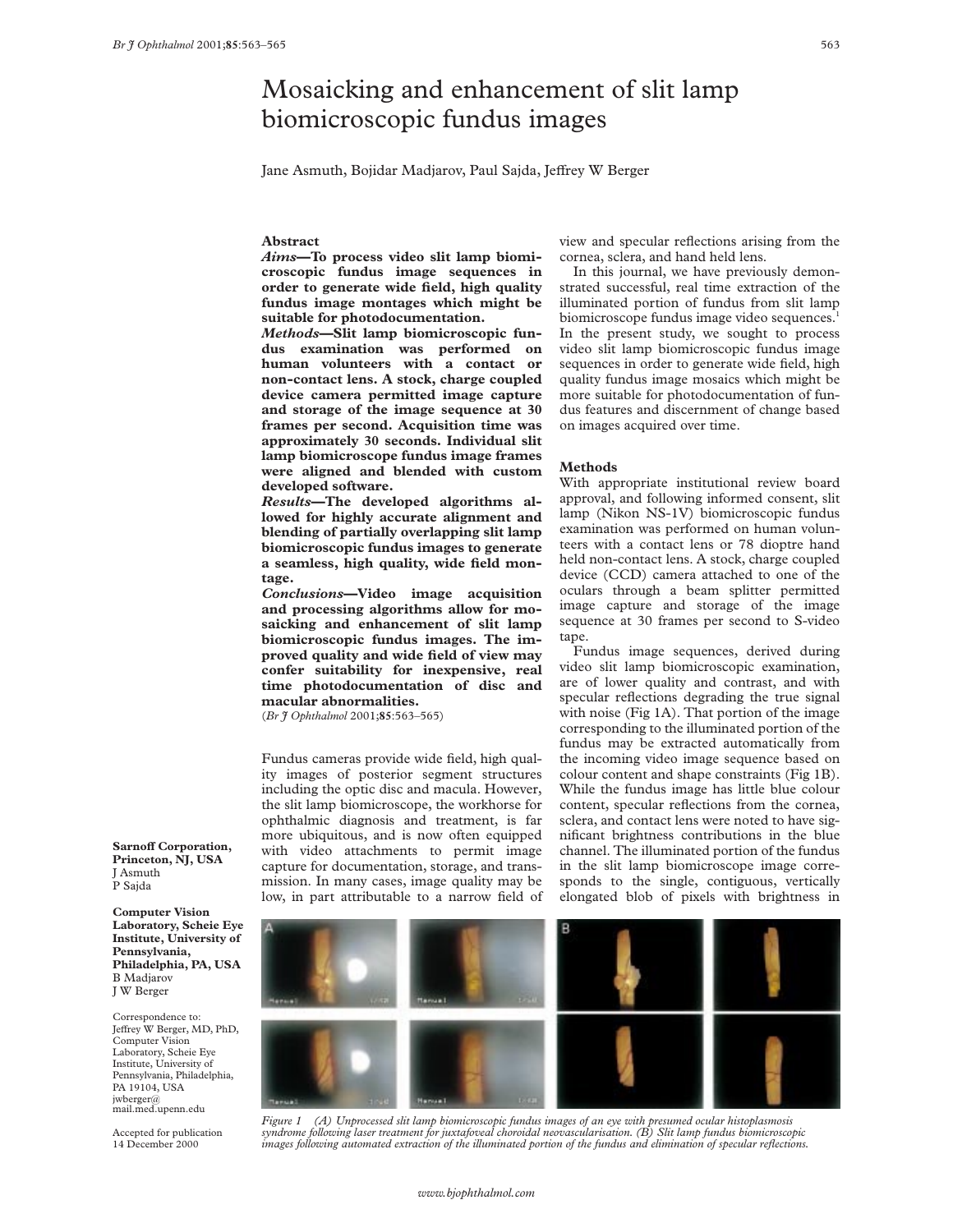

*Figure 2 (A) Unblended mosaic of slit lamp fundus biomicroscope images for the eye depicted in Figure 1. (B) Final blended mosaic of slit lamp derived fundus biomicroscopic images.*

green and red channels, but with a small blue channel component.<sup>1</sup>

Software was custom developed in C++. A 35 second segment of video was selected, and digitised at  $640 \times 480$  pixels. At 30 frames per second, an image sequence of 1050 individual frames was generated. Capitalising on image redundancy, and in order to limit computational requirements, every fifth frame was selected for analysis and processing. Pairwise image alignment was accomplished by minimising the sum of the squares of the differences (SSD) between the images with search over translation only. Following alignment and mosaicking of the first two images, subsequent images are aligned with, and added to, the intermediate mosaic by minimising the SSD metric. A final, unblended mosaic is generated.

The unblended mosaic contains prominent seams at the intersection between neighbouring fundus slit images. Blending may be accomplished with a number of filtering or signal averaging approaches. In this application, blending is accomplished following decomposition of each fundus slit image into a Laplacian pyramid representation. The final mosaic is formed by reconstructing the full resolution image from the Laplacian pyramid.<sup>2</sup>

#### **Results**

Alignment of multiple, partially overlapping slit lamp fundus images yields a high quality, wide field fundus image. An example of an eye with ocular histoplasmosis syndrome status post-juxtafoveal laser treatment for choroidal neovascularisation is depicted (Figs 1 and 2). The spatial relation between the optic nerve, fovea, and juxtafoveal scar cannot be appreciated by review of the individual slit lamp fundus biomicroscopic images (Fig 1), but is clearly depicted in the resultant mosaic (Fig 2).

Once the image set is mutually aligned (Fig 2A), blending algorithms reduce colour and luminance heterogeneity across the composite image. Seams, corresponding to abrupt changes in colour and brightness, are minimised or eliminated (Fig 2B).

## **Discussion**

To our knowledge, these studies are the first investigations towards mosaicking slit lamp biomicroscope fundus image sequences.

Mosaicking algorithms have been developed for various applications with success,<sup>3</sup> and commercial products are now available for mosaicking consumer camera imagery. In addition, alignment of the omnipresent, high contrast retinal vessels has permitted manual, computer assisted mosaic construction from fundus camera images, as well as progress towards semiautomated mosaicking of fundus camera and scanning laser ophthalmoscope  $(SLO)$  derived images.<sup>4</sup>

Fundus camera derived images, whether film based or digitally acquired, are high quality and suitable for grading and image analysis.6–8 In comparison with fundus camera or SLO images, slit lamp biomicroscopic fundus images are of a much reduced field of view and often of lower contrast. In addition, these images may be degraded by specular reflections arising from the examination lens, the cornea, and the sclera. Therefore, extraction of clinically useful images from this platform is challenging.

The slit lamp biomicroscope is ubiquitous in clinical practice, and is the workhorse for ophthalmic diagnosis and treatment; progress has been made towards the development and deployment of a slit lamp based platform for image guided diagnosis and treatment of retinal diseases.<sup>9-11</sup> Mosaicking of slit lamp derived images is useful in that images for photodocumentation may be acquired during patient examination, obviating the need for specific fundus camera photographic sessions for eyes with selected disc and macular abnormalities. In addition, while all clinical ophthalmic and optometric practices have one or more slit lamp biomicroscopes, not all practices have access to a fundus camera. The method presented for slit lamp based photodocumentation requires a slit lamp, a computer, a slit lamp video adapter, and software. The first two of these are ubiquitous, while the slit lamp video adapter is becoming increasingly popular and less expensive.

In its raw form, the video image sequence requires approximately 27 megabytes per second  $(640 \times 480 \times 3$  colour channels = 0.9 megabytes per frame at 30 frames per second) for storage, while much of the data are extraneous or redundant. However, high quality, wide